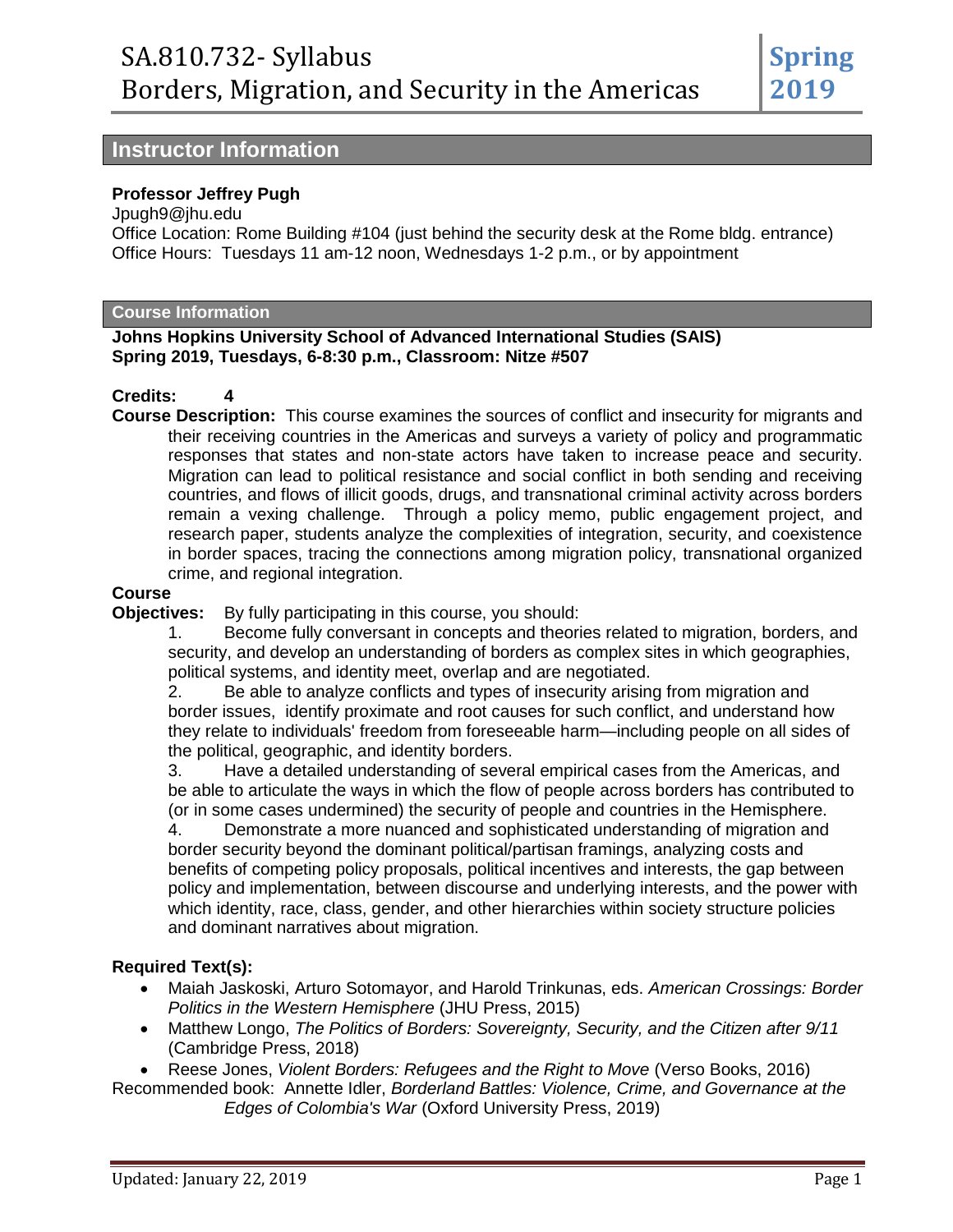All other readings will be made available on the course Blackboard site, or links will be provided to online sources. Books are also available on reserve at the library. The course Blackboard site is used for posting readings, for posting class assignments, and updated versions of the syllabus, and you should monitor it regularly.

#### **Required Assignments:**

1) Active participation in class discussions: Please be prepared to discuss in class the readings assigned for that meeting. **Each class member should prepare at least two 'discussion questions' for each class**. These may be questions, critiques, comments, etc. that are designed to stimulate discussion around the readings. Think about what you would like the rest of us to discuss and invite us to do so through your questions! These questions should be posted to the Blackboard forum prior to class (**no later than 12 noon on the day of class**, but earlier posting is welcome). You are also encouraged to respond to each other's questions on the Blackboard forum itself, extending class discussion beyond the classroom while your insights and thoughts are fresh. All class members are expected to be active participants in class discussions and activities. Class participation (including discussion question posts and active participation/ engagement during class) is a significant part of your grade (25%).

*As you do the readings for each week, you may want to think about some or all of the following:*

- 1) What is the author's explanatory objective (or dependent variable)? (Pay special attention to how security is defined and operationalized.)
- 2) What is the author's argument (or independent variables)?
- 3) What is the logic connecting a) and b)?
- 4) What are the intellectual roots of the argument?
- 5) Does the author exhibit an implicit (or explicit) normative agenda? Or is the argument relatively objective in the explanatory social scientific sense?
- 6) Is the research design and methodology appropriate for the questions being asked?
- 7) What type of evidence, if any, is provided for the argument? What type of evidence would strengthen or weaken the argument?

*You should also think about the readings collectively each week. Specifically,*

- 8) Are all the authors trying to explain the same phenomenon?
- 9) Are they having a direct dialogue with one another? If not, how do you imagine that they might react to one another's arguments (in a conference or symposium)?
- 10) What is the intellectual contribution of the week's literature to our understanding of security, borders, and migration?
- 11) What is the value of this research agenda?<sup>1</sup>
- 2. Op ed/Public engagement writing assignment: Write a short article (600-1000 words) on a topic related to migration, borders, and security in the Americas. It should be a persuasive/advocacy article in the style of an op ed or a blog post, intended for a

 $\overline{\phantom{a}}$ 

 $1$  Thanks to Kellee Tsai, the creator of this helpful set of prompts.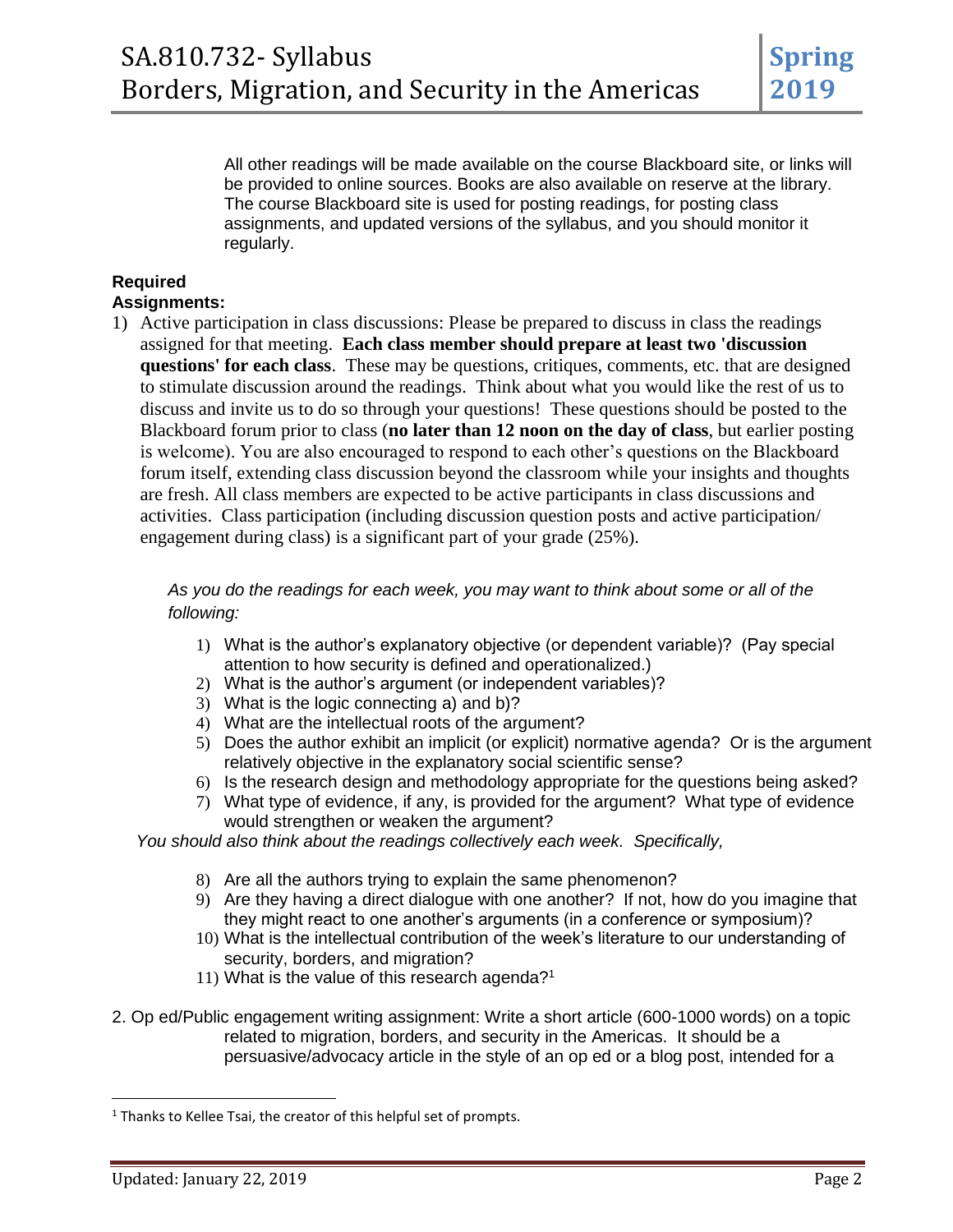broad audience. You should include at least five references to external sources (of which at least three should be scholarly works), which is generally done in this type of piece by linking to the online version of that source (op eds do not generally use footnotes or works cited). This assignment is due in Week 6 (March 12). You are encouraged to submit it to a newspaper, blog, or other publication to try to get it published. This assignment is worth 15% of your overall grade.

- 2. Policy memo and briefing: Each student will prepare a policy memo (2-3 pp single spaced with subheadings) in which you will present 3 alternative policy responses to a problem related to the topic of your assigned 'subcommittee', addressed to a specific policymaker or decisionmaker. You will provide a brief background with the roots of the problem, lay out the three alternatives, make a clear recommendation, and justify/support your recommendation with supporting evidence. These should be concrete, supported by facts and references, with footnotes providing references for specific information cited in the memo. We will have an in-class simulated Congressional 'committee hearing' in week 9 (4/2) in which subcommittees of students working on related issues will provide 5-minute briefings that summarize their policy memo and recommendation, provided by brief periods of Q&A. Your Policy Memo is worth 20% of your grade, and your oral briefing is worth 5%.
- 5. Final research paper (15-20 pp. double spaced) in which you advance a central argument related to migration, borders, and security/conflict, and test your claims with empirical evidence (either a single case or comparative case study, or quantitative evidence) from Latin America and the Caribbean. You will need to select a compelling research question that is manageable for this length of a paper. Please attribute all sources properly and write the paper using Chicago style (parenthetical citation with a works cited page, and footnotes for any non-reference notations). The topic, research question, and empirical focus must be submitted and approved by the instructor no later than **week 6**. The final paper is due by e-mail before the beginning of class on the last class day (4/30). This assignment is worth 35% of your final grade.

#### **Course Rubric:**

| Assignment/Deliverable                            | Grade % |  |
|---------------------------------------------------|---------|--|
| Public engagement/op-ed assignment                | 15%     |  |
| <b>Policy Memo and Briefing</b>                   | 25%     |  |
| <b>Final Research Paper</b>                       | 35%     |  |
| <b>Participation</b> (as defined above and below) | 25%     |  |

#### **Course**

**Policies:** Participation -

Participation includes completing all required reading and writing assignments prior to class, thoughtfully participating in discussions, and taking responsibility for helping create a positive learning environment by arriving promptly, listening respectfully, and participating constructively.

- Attendance is expected in all class meetings. If for some reason you cannot attend a class, prior notice to the instructor is expected.
- $\div$  Group Work Consultation with classmates is encouraged, but all written work must be individual unless otherwise noted.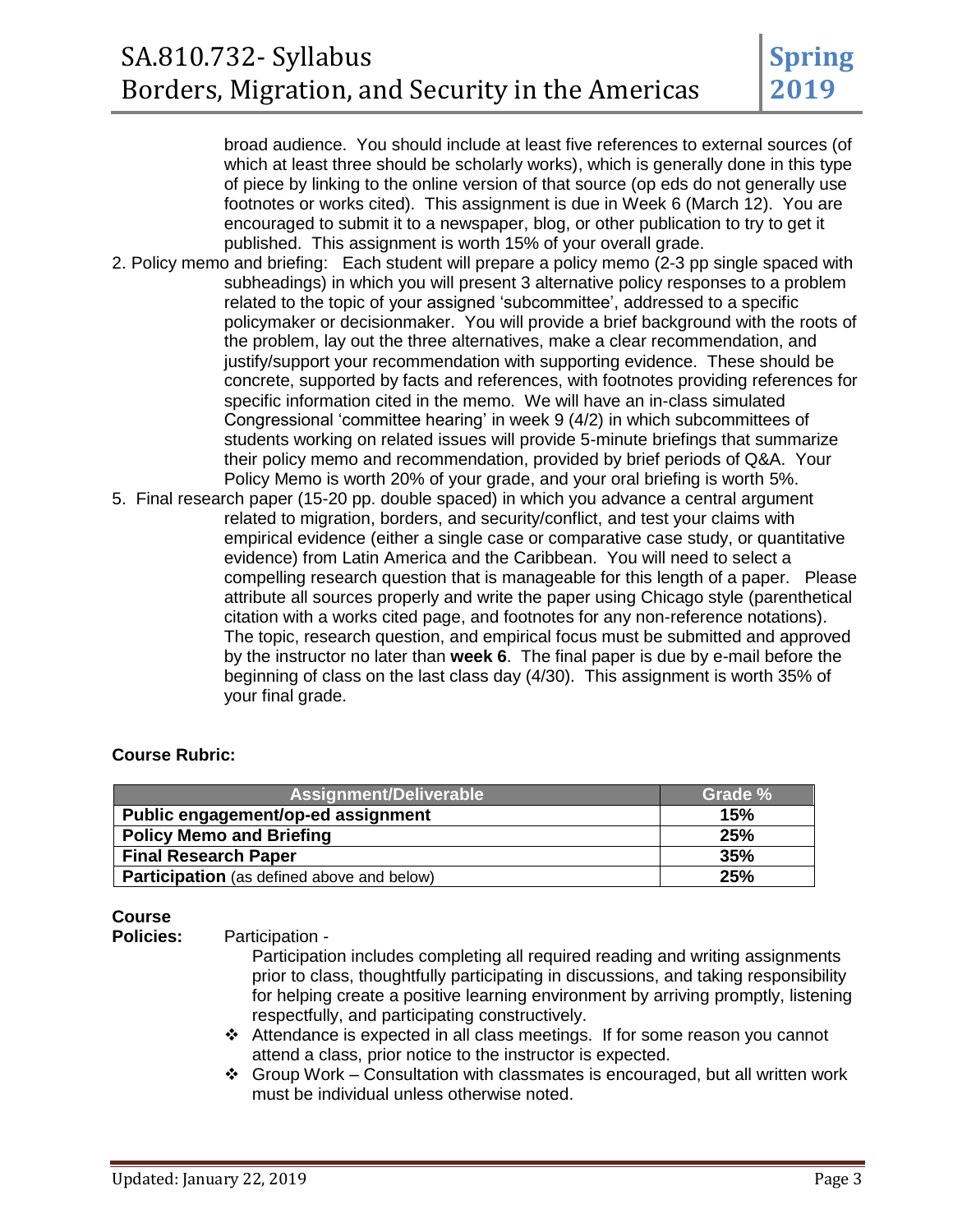$\cdot$  Late Work – Late submissions are accepted only with permission from the instructor, and will generally have half a letter grade deducted per 24-hour period or portion thereof after the specified due date and time (the beginning of class on the date indicated).

## **Grading**

**Grading:** Grade type for the course is a whole or partial letter grade. (Please see table below)

> Note: the lowest passing grade for a graduate student is a "C". Grades lower than a "C" that are submitted by faculty will automatically be recorded as an "F". Please see the Graduate Catalog for more detailed information on the University's grading policy.

| <b>Grading Policy</b> |               |                                                                                                                                                                                                                                                                                                                                                                                                                                                                                                                            |               |
|-----------------------|---------------|----------------------------------------------------------------------------------------------------------------------------------------------------------------------------------------------------------------------------------------------------------------------------------------------------------------------------------------------------------------------------------------------------------------------------------------------------------------------------------------------------------------------------|---------------|
|                       | <b>Letter</b> |                                                                                                                                                                                                                                                                                                                                                                                                                                                                                                                            | Qualit<br>y   |
|                       | Grade         | <b>Percentage</b>                                                                                                                                                                                                                                                                                                                                                                                                                                                                                                          | <b>Points</b> |
|                       | A             | $93 - 100\%$                                                                                                                                                                                                                                                                                                                                                                                                                                                                                                               | 4.00          |
|                       | A-            | 90-92%                                                                                                                                                                                                                                                                                                                                                                                                                                                                                                                     | 3.75          |
|                       | B+            | 87-89%                                                                                                                                                                                                                                                                                                                                                                                                                                                                                                                     | 3.25          |
|                       | B             | 83-86%                                                                                                                                                                                                                                                                                                                                                                                                                                                                                                                     | 3.00          |
|                       | <b>B-</b>     | 80-82%                                                                                                                                                                                                                                                                                                                                                                                                                                                                                                                     | 2.75          |
|                       | $C+$          | 77-79%                                                                                                                                                                                                                                                                                                                                                                                                                                                                                                                     | 2.25          |
|                       | C             | 73-76%                                                                                                                                                                                                                                                                                                                                                                                                                                                                                                                     | 2.00          |
|                       | F             | $0 - 72%$                                                                                                                                                                                                                                                                                                                                                                                                                                                                                                                  | 0.0           |
|                       | <b>INC</b>    | A grade of Incomplete (INC) is not automatically awarded when a student fails to<br>complete a course. Incompletes are given at the discretion of the instructor. They are<br>awarded when satisfactory work has been accomplished in the majority of the course<br>work, but the student is unable to complete course requirements as a result of<br>circumstances beyond his/her control. The student must negotiate with and receive the<br>approval of the course instructor in order to receive a grade of incomplete | N/A           |
|                       | IF            | Received for failure to comply with contracted completion terms.                                                                                                                                                                                                                                                                                                                                                                                                                                                           | N/A           |
|                       | W             | Received if withdrawal occurs before the withdrawal deadline.                                                                                                                                                                                                                                                                                                                                                                                                                                                              | N/A           |
|                       | AU            | Audit (only permitted on space-available basis)                                                                                                                                                                                                                                                                                                                                                                                                                                                                            | N/A           |
|                       | <b>NA</b>     | Not Attending (student appeared on roster, but never attended class. Student is still<br>responsible for tuition and fee charges unless withdrawal form is submitted before<br>deadline. NA has no effect on cumulative GPA.)                                                                                                                                                                                                                                                                                              | N/A           |

# **Course Schedule**

#### **Class Sessions and Readings**

**1. Global/Regional trends and drivers of migration, basic concepts – Tuesday, January 29**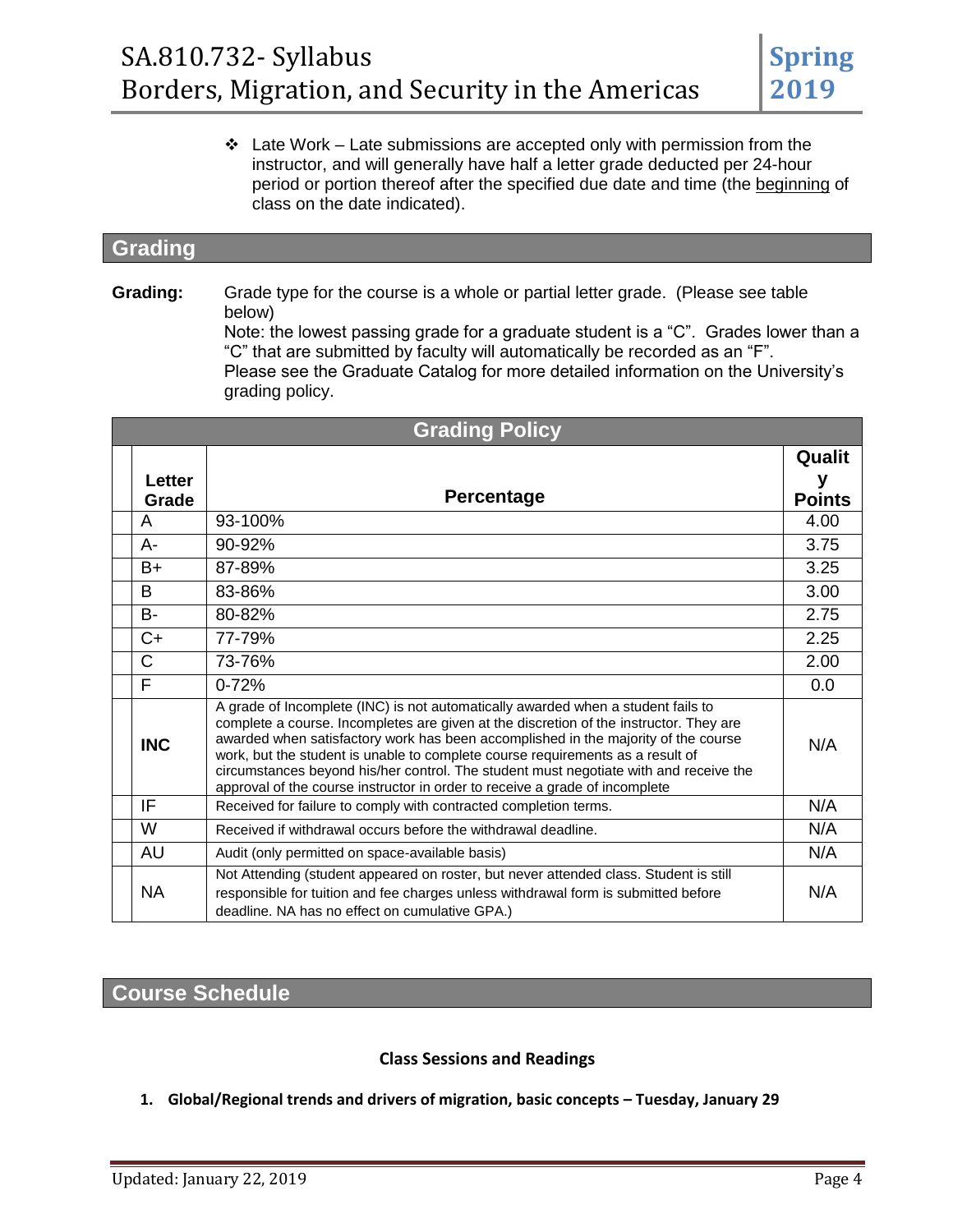- a. IOM Global trends report
- b. Jie Zong, Jeanne Batalova, and Jeffrey Hallock, "Frequently Requested Statistics on Immigrants and Immigration in the United States," *Migration Information Source* February 8, 2018[: https://www.migrationpolicy.org/article/frequently-requested-statistics](https://www.migrationpolicy.org/article/frequently-requested-statistics-immigrants-and-immigration-united-states)[immigrants-and-immigration-united-states](https://www.migrationpolicy.org/article/frequently-requested-statistics-immigrants-and-immigration-united-states)
- c. "Key Immigration Laws and Policy Developments Since 1986," Migration Policy Institute Fact Sheet (March 2013):<https://www.migrationpolicy.org/research/timeline-1986>
- d. "U.S. Unauthorized Immigrant Total Dips to Lowest Level in a Decade," *Pew Research Center* (November 27, 2018): [http://www.pewhispanic.org/2018/11/27/u-s-unauthorized](http://www.pewhispanic.org/2018/11/27/u-s-unauthorized-immigrant-total-dips-to-lowest-level-in-a-decade/)[immigrant-total-dips-to-lowest-level-in-a-decade/](http://www.pewhispanic.org/2018/11/27/u-s-unauthorized-immigrant-total-dips-to-lowest-level-in-a-decade/)

#### **2. Borders: Contested spaces – 2/5/2019**

- a. Jaskoski, Trinkunas et al book ch. 1 & 2, 1-37)
- b. Matthew Longo book (Intro & ch. 1, 1-45)
- c. Margaret Wilder et al, "The Border Wall and Beyond: Political and Environmental Perspectives," *Journal of Latin American Geography* Perspectives Forum (June 2018): [https://clagscholar.org/jlag-perspectives-forum-the-border-wall-and-beyond-political-and](https://clagscholar.org/jlag-perspectives-forum-the-border-wall-and-beyond-political-and-environmental-perspectives/)[environmental-perspectives/](https://clagscholar.org/jlag-perspectives-forum-the-border-wall-and-beyond-political-and-environmental-perspectives/)
- d. Peter Andreas, "Redrawing the Line: Borders and Security in the Twenty-First Century." *International Security* (2003).
- e. Recommended: Johnson et al, "Interventions on rethinking 'the border' in border studies," *Political Geography* (2011).
- **3. National security vs. Human security in border regions – 2/12/2019**
	- a. Wibben, Annick T. R. 2016. "The Promise and Dangers of Human Security." In *Ethical Security Studies: A New Research Agenda* , edited by Jonna Nyman and Anthony Burke, 114–27. Oxon: Routledge
	- b. Francisco Rojas Aravena, "Human security: emerging concept of security in the twenty-first century." *Disarmament Forum* 2 (2002)
	- c. Reese Jones, *Violent Borders: Refugees and the Right to Move* (introduction, ch. 1)
	- d. Huysmans, Jef and Squire, Vicki (2009). Migration and Security. In: Dunn Cavelty, Myriam and Mauer, Victor eds. *Handbook of Security Studies*. London, UK: Routledge.
- **4. Case study: Securitization of the U.S.-Mexico border – 2/26/2019**
	- a. d'Appollonia, Ariane Chebel. 2012. *Frontiers of Fear: Immigration and Insecurity in the United States and Europe* (Ithaca, NY: Cornell University Press). pp. 1-18, 77-110. (recommended: ch. 4)
	- b. Adam Isaacson (Jaskoski et al book, ch. 7, 130-152)
	- c. Reese Jones, *Violent Borders* (ch. 2)
	- d. Matthew Longo book ch. 2 (49-75)
- **5. Distinguishing violent actors, humanitarian refugees, and other migrants – 3/5/2019**
	- a. Sarah Kenyon Lischer*, Dangerous Sanctuaries: Refugee Camps, Civil War, and the Dilemmas of Humanitarian Aid* (Ithaca, N.Y.: Cornell University Press, 2005), ch. 1-2: 1-43
	- b. Sarah Kenyon Lischer, "The Global Refugee Crisis: Regional Destabilization & Humanitarian Protection," *Daedalus* (2017)
	- c. Savun & Gineste, "From protection to persecution: Threat environment and refugee scapegoating," *Journal of Peace Research* (2018): 1-15.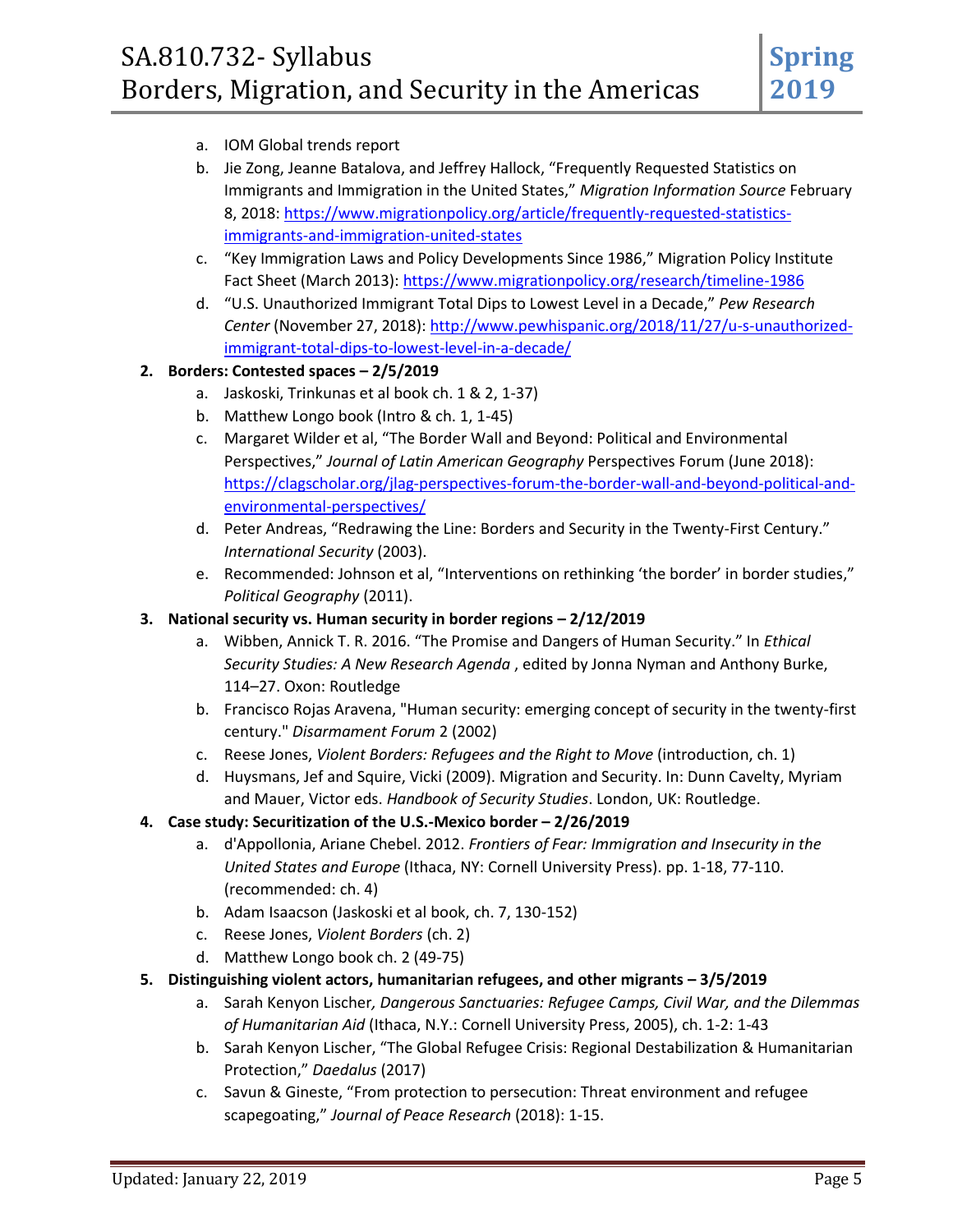# SA.810.732- Syllabus Borders, Migration, and Security in the Americas

- d. Meseguer, Covadonga and Achim Kemmerling, 2018. "What Do You Fear? Anti-Immigrant Sentiment in Latin America." *International Migration Review* 52(1): 236-272.
- e. Recommended: Fiona Adamson. "Crossing Borders: International Migration and National Security." International Security 31, no. 1 (Summer 2006): 165-199.
- **6. Immigration Integration, advocacy, and political participation in host states – 3/12/2019**
	- a. Jennifer Hochschild, "Moving Up and In: Two Dimensions of Immigrant Political Incorporation," ch. 17 in *Outsiders No More?: Models of Immigrant Political Incorporation*, edited by Jennifer Hochschild, Jacqueline Chattopadhyay, Claudine Gay, and Michael Jones-Correa (Oxford University Press, 2013).
	- b. Pugh, Jeffrey D. 2018. "Negotiating Identity and Belonging through the Invisibility Bargain: Colombian Forced Migrants in Ecuador," *International Migration Review* (December).
	- c. Pugh, "Political invisibility and migrants' networked governance strategies in Ecuador," Ch. 6 in *The Invisibility Bargain: Governance Networks and Migrant Human Security in Ecuador*
	- d. Silber Mohamed, Heather. 2017. *The New Americans? Immigration, Protest, and the Politics of Latino Identity*. Lawrence, KS: University Press of Kansas. Ch. 1.
	- e. Recommended: Caitlin E. Fouratt, "Those Who come to Do Harm: The Framings of Immigration Problems in Costa Rican Immigration Law," *International Migration Review* 144 (2014).
	- f. Recommended: Menjívar, Cecilia (2000) *Fragmented Ties: Salvadoran Immigrant Networks in America*. Berkeley, CA: University of California Press. Ch. 1.

#### 7. **SPRING BREAK – 3/19/2019**

- **8. Immigration, race, and nation: structuring belonging and identity – 3/26/2019**
	- a. Foote and Goebel, eds. *Immigration and National Identities in Latin America* (University of Florida Press, 2014), intro, ch. 7, ch. 8
	- b. Greer, Christina. 2013. *Black Ethnics: Race, Immigration, and the Pursuit of the American Dream*. Introduction and Ch. 1
	- c. Maria Amelia Viteri, "Translating Sexual and Racial Borders," ch. 1 in *Desbordes: Translating Racial, Ethnic, Sexual, and Gender Identities across the Americas* (SUNY Press 2015).
	- d. Recommended: Megan Ryburn, *Uncertain Citizenship: Everyday Practices of Bolivian Migrants in Chile*. Introduction, ch. 3 (University of California Press, 2018).
	- e. Recommended: Nancy Foner, "Race in an era of mass migration: black migrants in Europe and the United States," *Ethnic and Racial Studies* (2017).

## **9. Case Study: Haiti-DR – 4/2/2019**

- a. Rachel Nolan, "Displaced in the D.R: A Country Strips 210,000 of Citizenship," *Harper's Weekly* (May 2015): 38-47.
- b. Lamb and Dundes, "Not Haitian: Exploring the Roots of Dominican Identity," *Social Science* (2017).
- c. Roman and Sagas, "Birthright Citizenship Under Attack: How Dominican Nationality Laws May be the Future of U.S. Exclusion*," American University Law Review* (2017)
- d. Jacob Kushner. 2012. "Haitians Face Persecution across Dominican Border." *NACLA Report on the Americas* 45(2): 50-58.

#### **10. Structural violence, migration, and borders – 4/9/2019**

a. Saskia Sassen, *Expulsions*, Introduction & ch. 1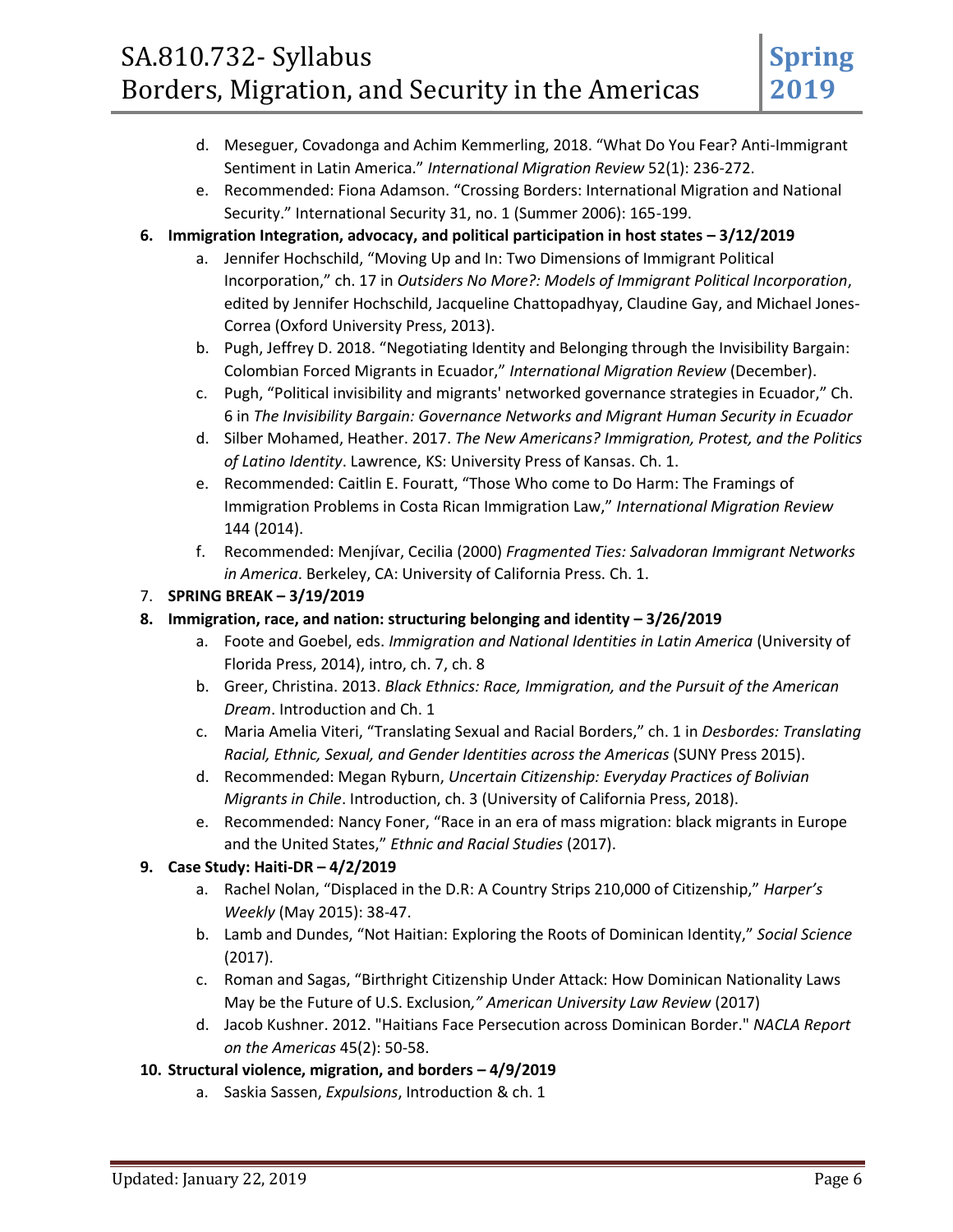- b. Marc Pilisuk and Jennifer A. Roundtree. "The Hidden Structure of Violence." Chap. 3 in *Who Benefits from Global Violence and War: Uncovering a Destructive System*. New York: Monthly Review Press, 2015.
- c. Chico Harlan. "Inside the Administration's \$1 Billion Deal to Detain Central American Asylum Seekers." *Washington Post.* August 14, 2016.
- d. Denise Gilman & Luis Romero, "Immigration, Inc.," *Journal on Migration and Human Security* (2018)
- e. Recommended: Reese Jones, *Violent Borders* (ch. 4)

#### **11. Violent non-state actors and governance in border regions – 4/16/2019**

- a. Annette Idler, *Borderland Battles: Violence, Crime, and Governance at the Edges of Colombia's War*, ch. 1, ch. 3, and ch. 7 (Oxford University Press, 2019)
- b. Cécile Mouly, Annette Idler, Belén Garrido. 2015. "Zones of Peace in Colombia's Borderland," *International Journal of Peace Studies* 20(1)
- c. Anna Arjona, *Rebelocracy: Social Order in the Colombian Civil War*, introduction, ch. 3
- **12. Illicit goods, transnational organized crime and deterrence – 4/23/2019**
	- a. Richard Snyder and Angelica Duran-Martinez, "Does illegality breed violence? Drug trafficking and state-sponsored protection rackets" *Crime, Law, Soc Change* (2009).
	- b. Andrew Selee, Cynthia J. Arnson, and Eric L. Olson, *Crime and Violence in Mexico and Central America: An Evolving but Incomplete U.S. Policy Response. 2013*. (Washington DC: Migration Policy Institute[\) https://www.migrationpolicy.org/research/crime-and-violence](https://www.migrationpolicy.org/research/crime-and-violence-mexico-and-central-america-evolving-incomplete-us-policy-response)[mexico-and-central-america-evolving-incomplete-us-policy-response](https://www.migrationpolicy.org/research/crime-and-violence-mexico-and-central-america-evolving-incomplete-us-policy-response)
	- c. Peter Andreas, (Jaskoski et al book, ch. 8)
	- d. Jonathan T. Hiskey, Abby Córdova, Mary Fran Malone, Diana M. Orcés. 2018. "Leaving the Devil You Know: Crime Victimization, US Deterrence Policy, and the Emigration Decision in Central America," *Latin American Research Review* 53(3), 429–447.

#### **13. Linked fates: Civil war, migration, and transnational gangs (MS-13 in El Salvador) – 4/30/2019**

- a. Héctor Silva Ávalos, "'MS-13 Members Imprisoned in El Salvador Can Direct the Gang in the US'," *InsightCrime* (December 5, 2016). [https://www.insightcrime.org/investigations/ms13](https://www.insightcrime.org/investigations/ms13-members-imprisoned-in-el-salvador-can-direct-the-gang-in-the-us/) [members-imprisoned-in-el-salvador-can-direct-the-gang-in-the-us/](https://www.insightcrime.org/investigations/ms13-members-imprisoned-in-el-salvador-can-direct-the-gang-in-the-us/)
- b. Sonja Wolf (2012). Mara Salvatrucha: The most dangerous street gang in the Americas? *Latin American Politics and Society*, 54(1), 65-99.
- c. Ami Carpenter, "Gang Conflict and Drug Trafficking: Challenges and Opportunities for Conflict Resolution in Mexico and Central America," ch. 2 in Kirsten Howarth & Jenny Peterson, eds. *Linking Political Violence and Crime in Latin America* (Lexington Books, 2016)
- d. [skim, especially major findings/intro, case studies, and policy recommendations]: Steven Dudley, *MS-13 in the Americas: How the World's Most Notorious Gang Defies Logic, Resists Destruction*. CLALS/InSight Crime, American University Report. 2018. [https://www.insightcrime.org/wp-content/uploads/2018/02/MS13-in-the-Americas-](https://www.insightcrime.org/wp-content/uploads/2018/02/MS13-in-the-Americas-InSight-Crime-English-3.pdf)[InSight-Crime-English-3.pdf](https://www.insightcrime.org/wp-content/uploads/2018/02/MS13-in-the-Americas-InSight-Crime-English-3.pdf)
- e. Recommended: Ana Arana, (2005). How the street gangs took Central America. *Foreign Affairs*, 84(3), 98-110.